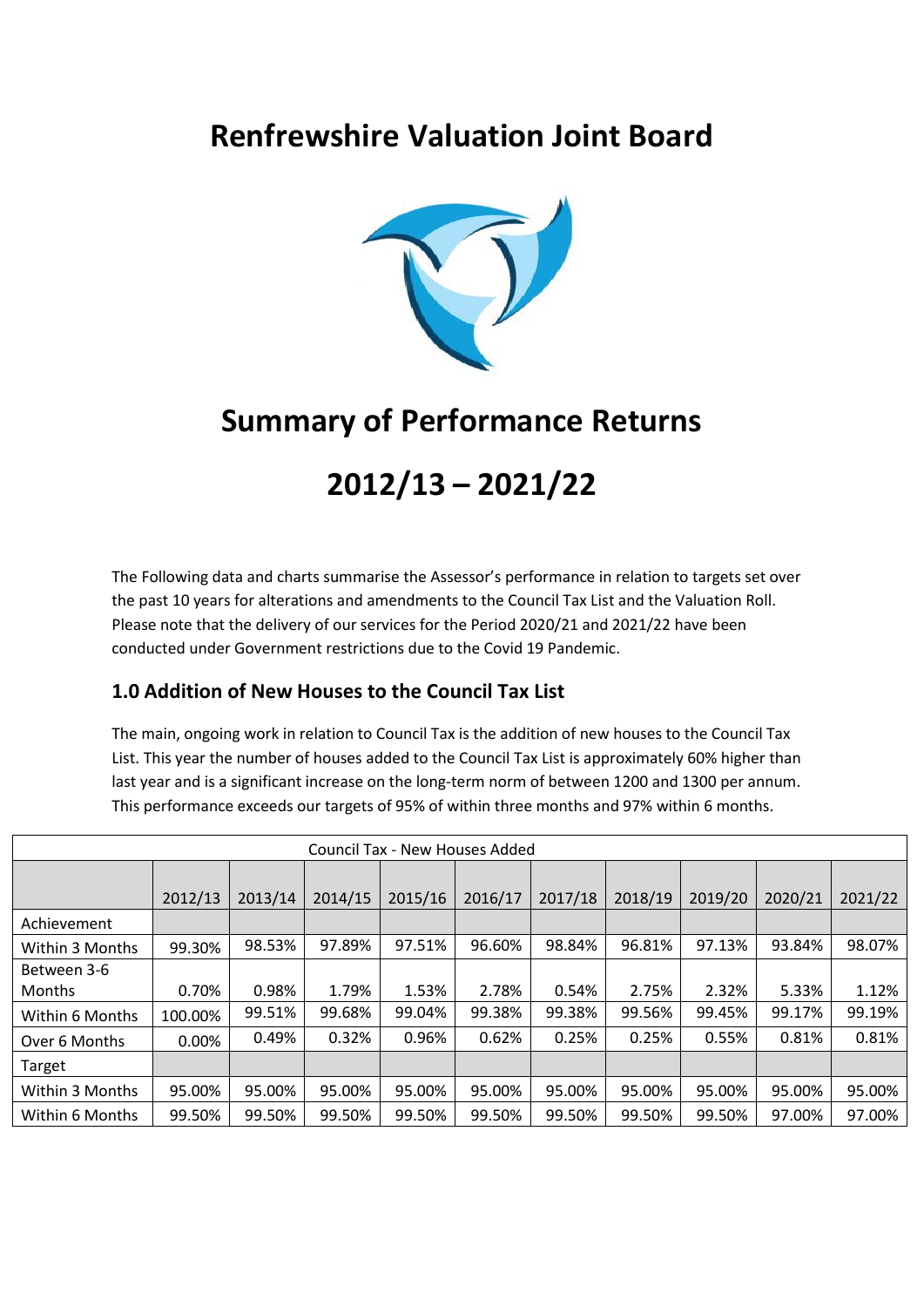

The Assessor also measures the average number of days taken to add a new house. The table below shows the average number of days between the effective date of change to the Council Tax List and the date of issue of a Council Tax Notice.

| Council Tax - New Houses Added Average No. of Days |         |         |         |         |         |         |         |         |         |
|----------------------------------------------------|---------|---------|---------|---------|---------|---------|---------|---------|---------|
| 2012/13                                            | 2013/14 | 2014/15 | 2015/16 | 2016/17 | 2017/18 | 2018/19 | 2019/20 | 2020/21 | 2021/22 |
| 26.9                                               | 23.48   | 24.90   | 26.68   | 29.85   | 22.47   | 33.62   | 27.46   | 33.61   | 24.72   |

The average number of days taken to add a new house has continued to remain below the target set of 38 days throughout the 13 years this measure has been in place.

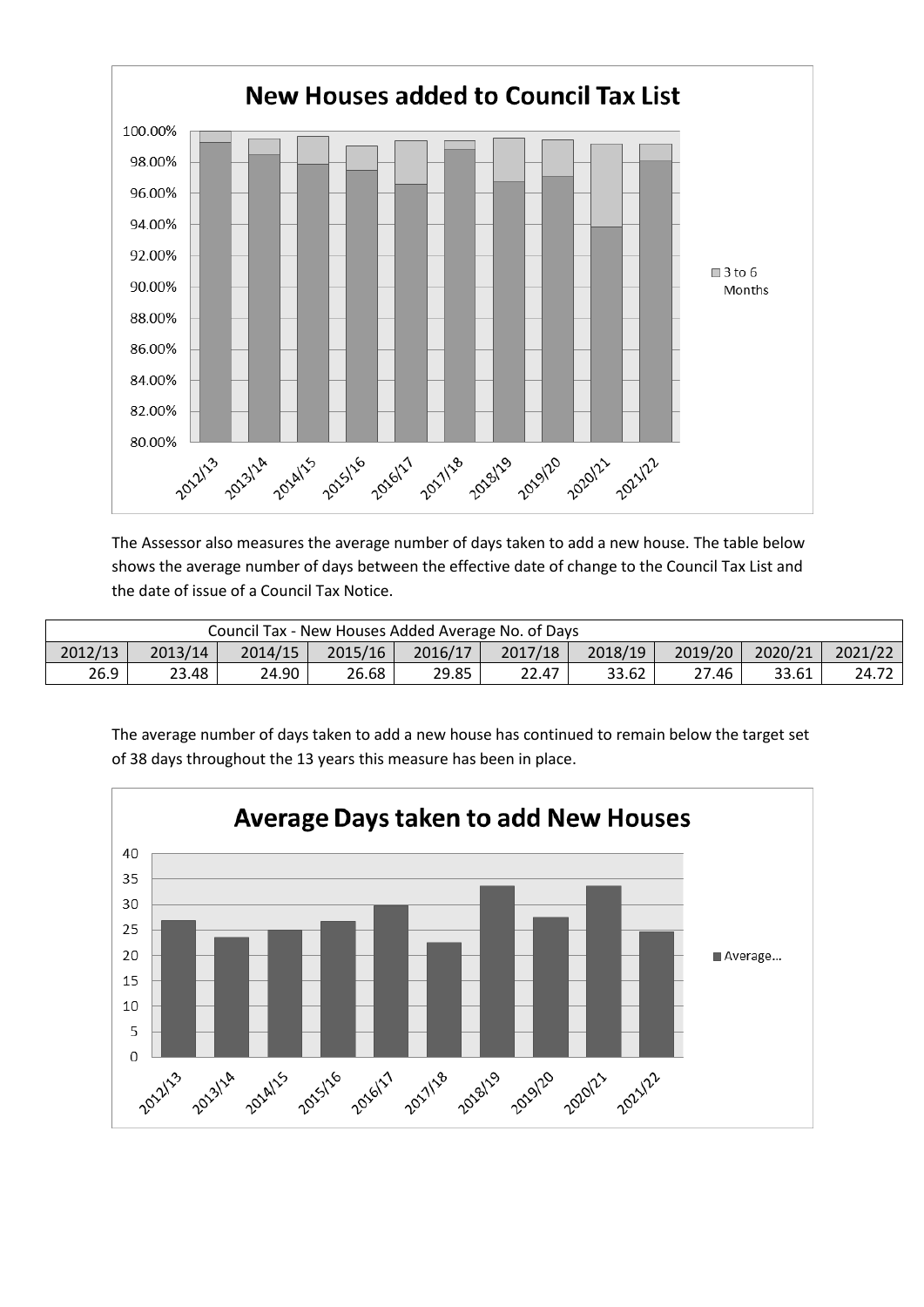### **2.0 Amendments to the Valuation Roll.**

The following table provides a summary of how long it has taken to amend the Valuation Roll following changes to Lands and Heritages (excluding appeal settlements and changes to prescribed entries).

| Non Domestic Alterations to the Valuation Roll |         |         |         |         |         |         |         |         |         |         |
|------------------------------------------------|---------|---------|---------|---------|---------|---------|---------|---------|---------|---------|
|                                                | 2012/13 | 2013/14 | 2014/15 | 2015/16 | 2016/17 | 2017/18 | 2018/19 | 2019/20 | 2020/21 | 2021/22 |
| Achievement                                    |         |         |         |         |         |         |         |         |         |         |
| Within 3 Months                                | 90.90%  | 86.02%  | 88.77%  | 87.92%  | 65.21%  | 79.45%  | 74.21%  | 80.04%  | 35.54%  | 42.63%  |
| 3-6 Months                                     | 6.80%   | 9.76%   | 6.44%   | 8.06%   | 20.75%  | 10.28%  | 18.04%  | 11.09%  | 19.16%  | 24.46%  |
| Within 6 Months                                | 97.70%  | 95.78%  | 95.21%  | 95.98%  | 85.96%  | 89.73%  | 92.25%  | 91.13%  | 54.70%  | 67.09%  |
| Over 6 Months                                  | 2.30%   | 4.21%   | 4.79%   | 4.02%   | 14.04%  | 10.27%  | 7.75%   | 8.87%   | 45.30%  | 32.91%  |
| Target                                         |         |         |         |         |         |         |         |         |         |         |
| Within 3 Months                                | 80.00%  | 80.00%  | 80.00%  | 80.00%  | 80.00%  | 80.00%  | 80.00%  | 80.00%  | 80.00%  | 50.00%  |
| Within 6 Months                                | 95.00%  | 95.00%  | 95.00%  | 95.00%  | 95.00%  | 95.00%  | 95.00%  | 95.00%  | 90.00%  | 75.00%  |



The performance targets of 50% to be actioned within 3 months and 75% within 6 months have not been met. In relation to the performance targets, the Board's COVID health and safety protocols to protect staff and the general public combined with the COVID safety measures put in place by each occupier, has had an impact on service delivery over 2021/22. Throughout most of this financial year there has been limits on how many non-domestic inspections can be carried out within a day as well as the time taken to complete the actual inspection which has had an impact on workload.

Valuation staff have also been heavily involved in preparing estimates of non-domestic values for the 2023 Revaluation as required by the Scottish Government. This involved collecting the relevant information, analysing the evidence, and subsequently valuing a wide range of subjects in each of the 3 constituent authorities' valuation rolls. This has been extremely resource intensive for the valuation team but staff met the deadline of the 15<sup>th</sup> March to provide these robust estimates to the Scottish Government.